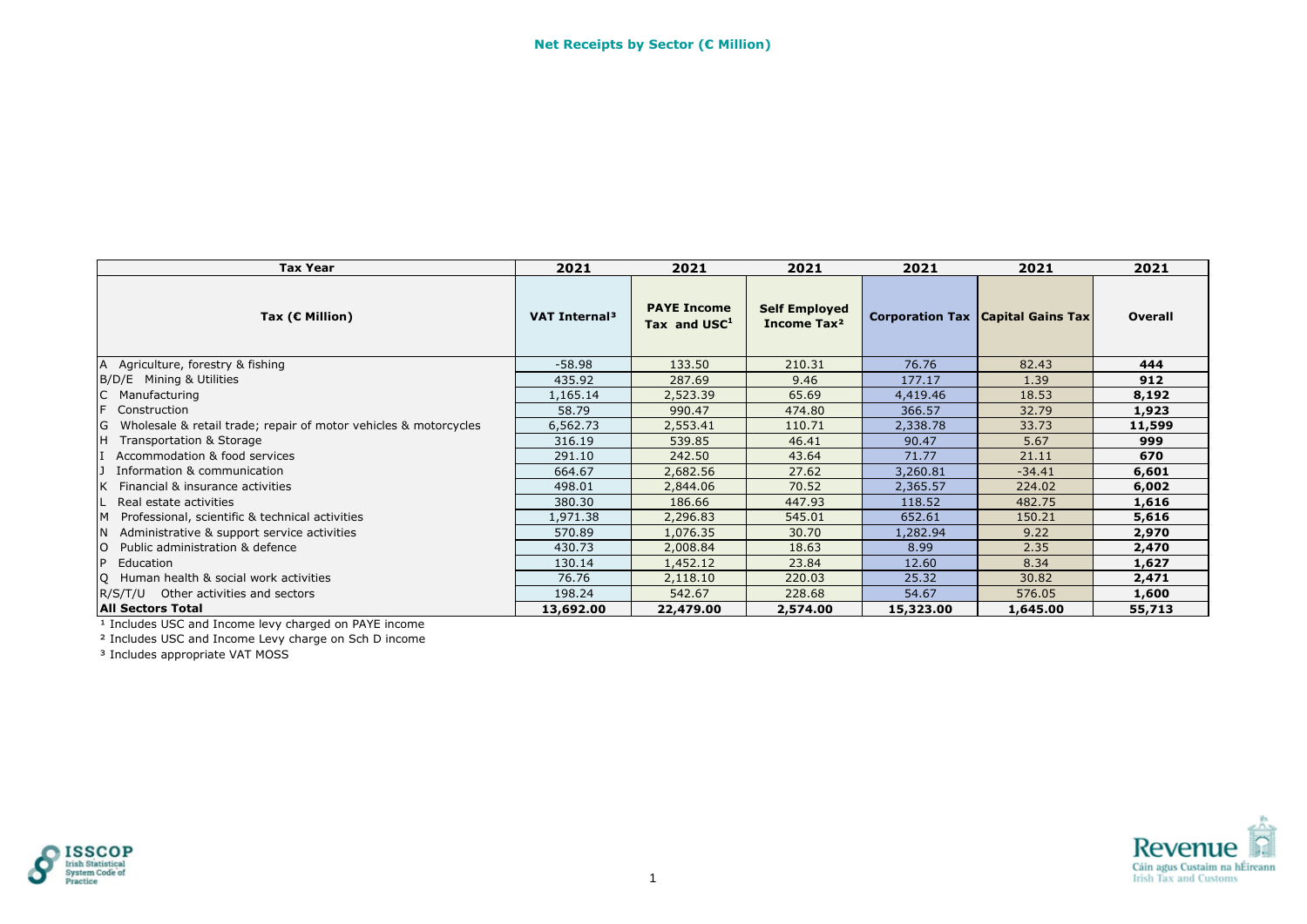| <b>Tax Year</b>                                                       | 2020                      | 2020                                           | 2020                                            | 2020     | 2020                                       | 2020    |
|-----------------------------------------------------------------------|---------------------------|------------------------------------------------|-------------------------------------------------|----------|--------------------------------------------|---------|
| Tax ( $\epsilon$ Million)                                             | VAT Internal <sup>3</sup> | <b>PAYE Income</b><br>Tax and USC <sup>1</sup> | <b>Self Employed</b><br>Income Tax <sup>2</sup> |          | <b>Corporation Tax   Capital Gains Tax</b> | Overall |
| <b>A</b><br>Agriculture, forestry & fishing                           | $-74.22$                  | 112.83                                         | 193.20                                          | 61.94    | 74.27                                      | 368     |
| B/D/E Mining & Utilities                                              | 352.86                    | 259.28                                         | 8.00                                            | 79.50    | 0.59                                       | 700     |
| Manufacturing                                                         | 494.51                    | 2,137.63                                       | 59.04                                           | 2,907.42 | 7.74                                       | 5,606   |
| F<br>Construction                                                     | 15.76                     | 736.55                                         | 395.90                                          | 297.38   | 22.70                                      | 1,468   |
| G<br>Wholesale & retail trade; repair of motor vehicles & motorcycles | 5,129.43                  | 2,078.80                                       | 89.58                                           | 1,800.85 | 41.42                                      | 9,140   |
| Iн.<br>Transportation & Storage                                       | 270.75                    | 483.97                                         | 43.51                                           | $-7.50$  | 3.83                                       | 795     |
| Accommodation & food services                                         | 363.92                    | 142.59                                         | 36.28                                           | 43.94    | 7.37                                       | 594     |
| Information & communication                                           | 525.94                    | 2,131.74                                       | 25.10                                           | 2,874.25 | $-8.28$                                    | 5,549   |
| Financial & insurance activities                                      | 271.26                    | 2,439.94                                       | 78.60                                           | 2,149.60 | 118.34                                     | 5,058   |
| Real estate activities                                                | 479.04                    | 159.81                                         | 439.97                                          | 111.65   | 285.48                                     | 1,476   |
| M Professional, scientific & technical activities                     | 1,698.43                  | 1,861.85                                       | 555.96                                          | 288.16   | 64.87                                      | 4,469   |
| Administrative & support service activities<br>IN.                    | 461.33                    | 858.93                                         | 26.79                                           | 1,134.56 | 9.70                                       | 2,491   |
| Public administration & defence                                       | 289.86                    | 1,812.03                                       | 13.33                                           | 13.21    | 1.03                                       | 2,129   |
| IP.<br>Education                                                      | 98.29                     | 1,288.44                                       | 22.21                                           | 5.84     | 4.47                                       | 1,419   |
| IQ Human health & social work activities                              | 81.02                     | 1,855.56                                       | 196.34                                          | 34.65    | 27.80                                      | 2,195   |
| R/S/T/U Other activities and sectors                                  | 214.12                    | 475.54                                         | 215.93                                          | 37.40    | 288.35                                     | 1,231   |
| <b>All Sectors Total</b>                                              | 10,672                    | 18,836                                         | 2,400                                           | 11,833   | 950                                        | 44,690  |

² Includes USC and Income Levy charge on Sch D income



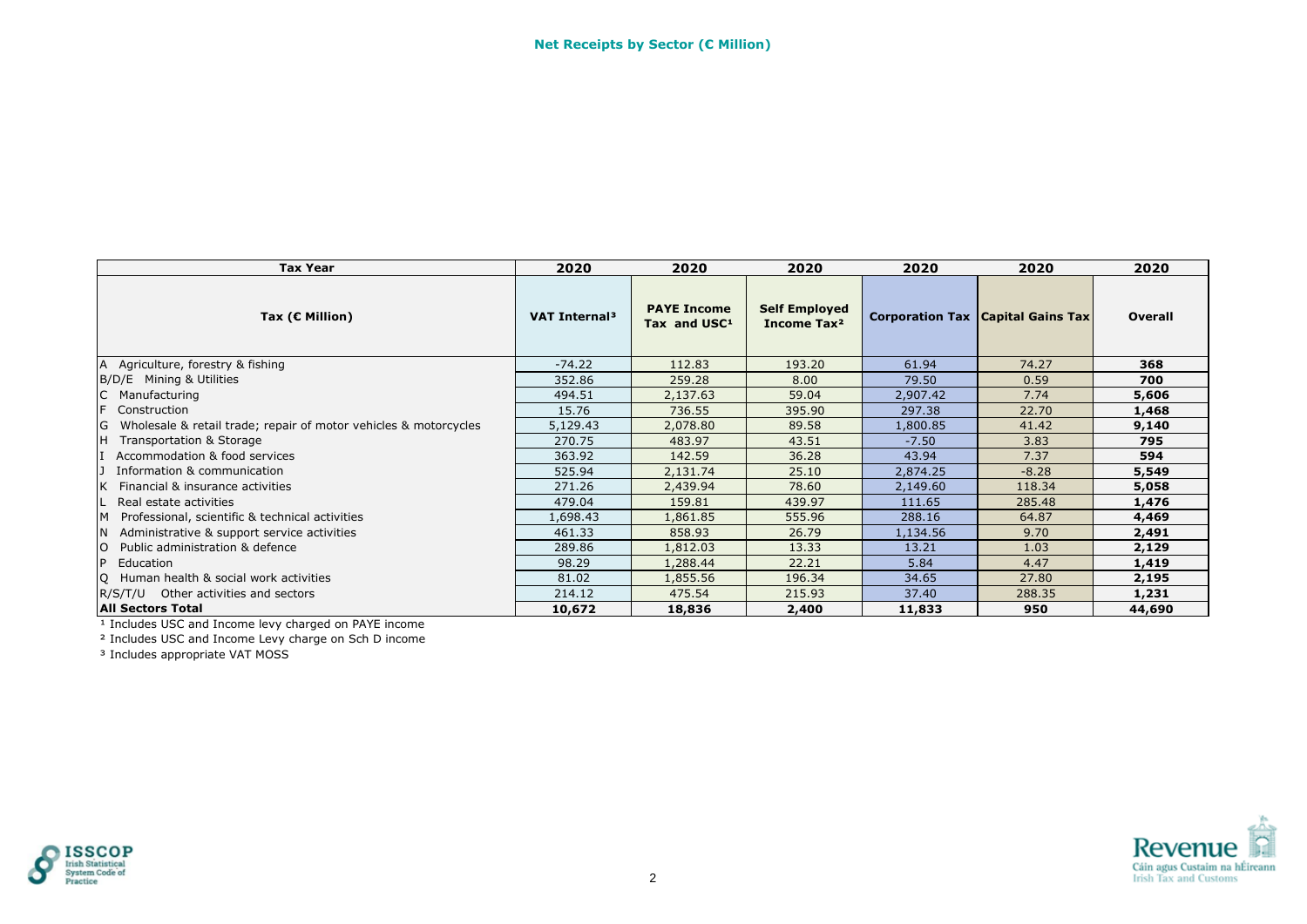| <b>Tax Year</b>                                                       | 2019                      | 2019                                           | 2019                                            | 2019     | 2019                                       | 2019    |
|-----------------------------------------------------------------------|---------------------------|------------------------------------------------|-------------------------------------------------|----------|--------------------------------------------|---------|
| Tax ( $C$ Million)                                                    | VAT Internal <sup>3</sup> | <b>PAYE Income</b><br>Tax and USC <sup>1</sup> | <b>Self Employed</b><br>Income Tax <sup>2</sup> |          | <b>Corporation Tax   Capital Gains Tax</b> | Overall |
| A<br>Agriculture, forestry & fishing                                  | $-138.85$                 | 108.98                                         | 198.24                                          | 43.75    | 95.64                                      | 308     |
| B/D/E Mining & Utilities                                              | 338.98                    | 271.94                                         | 9.36                                            | 88.79    | 2.93                                       | 712     |
| Manufacturing                                                         | 655.70                    | 2,150.81                                       | 53.39                                           | 2,939.55 | 6.87                                       | 5,806   |
| F<br>Construction                                                     | 200.26                    | 845.90                                         | 474.34                                          | 340.78   | 34.74                                      | 1,896   |
| G<br>Wholesale & retail trade; repair of motor vehicles & motorcycles | 5,439.76                  | 2,187.75                                       | 117.32                                          | 1,854.97 | 44.02                                      | 9,644   |
| lн.<br>Transportation & Storage                                       | 295.15                    | 633.60                                         | 54.29                                           | 158.45   | 13.11                                      | 1,155   |
| Accommodation & food services                                         | 902.65                    | 320.49                                         | 52.25                                           | 120.60   | 15.29                                      | 1,411   |
| Information & communication                                           | 767.97                    | 1,961.92                                       | 24.49                                           | 1,119.81 | 110.17                                     | 3,984   |
| Financial & insurance activities                                      | 440.97                    | 2,422.88                                       | 56.24                                           | 2,472.56 | 88.12                                      | 5,481   |
| Real estate activities                                                | 736.30                    | 188.17                                         | 443.42                                          | 155.51   | 288.51                                     | 1,812   |
| M Professional, scientific & technical activities                     | 2,048.88                  | 1,872.33                                       | 569.88                                          | 358.10   | 85.01                                      | 4,934   |
| Administrative & support service activities<br>IN.                    | 605.57                    | 909.57                                         | 32.66                                           | 1,164.80 | 4.55                                       | 2,717   |
| Public administration & defence                                       | 414.14                    | 1,727.32                                       | 19.97                                           | 8.46     | 2.67                                       | 2,173   |
| IP.<br>Education                                                      | 112.93                    | 1,189.80                                       | 21.89                                           | 6.68     | 3.79                                       | 1,335   |
| Q Human health & social work activities                               | 75.44                     | 1,736.93                                       | 191.36                                          | $-11.44$ | 20.79                                      | 2,013   |
| R/S/T/U Other activities and sectors                                  | 298.17                    | 523.62                                         | 216.91                                          | 65.61    | 259.78                                     | 1,364   |
| <b>All Sectors Total</b>                                              | 13,194                    | 19,052                                         | 2,536                                           | 10,887   | 1,076                                      | 46,745  |

² Includes USC and Income Levy charge on Sch D income



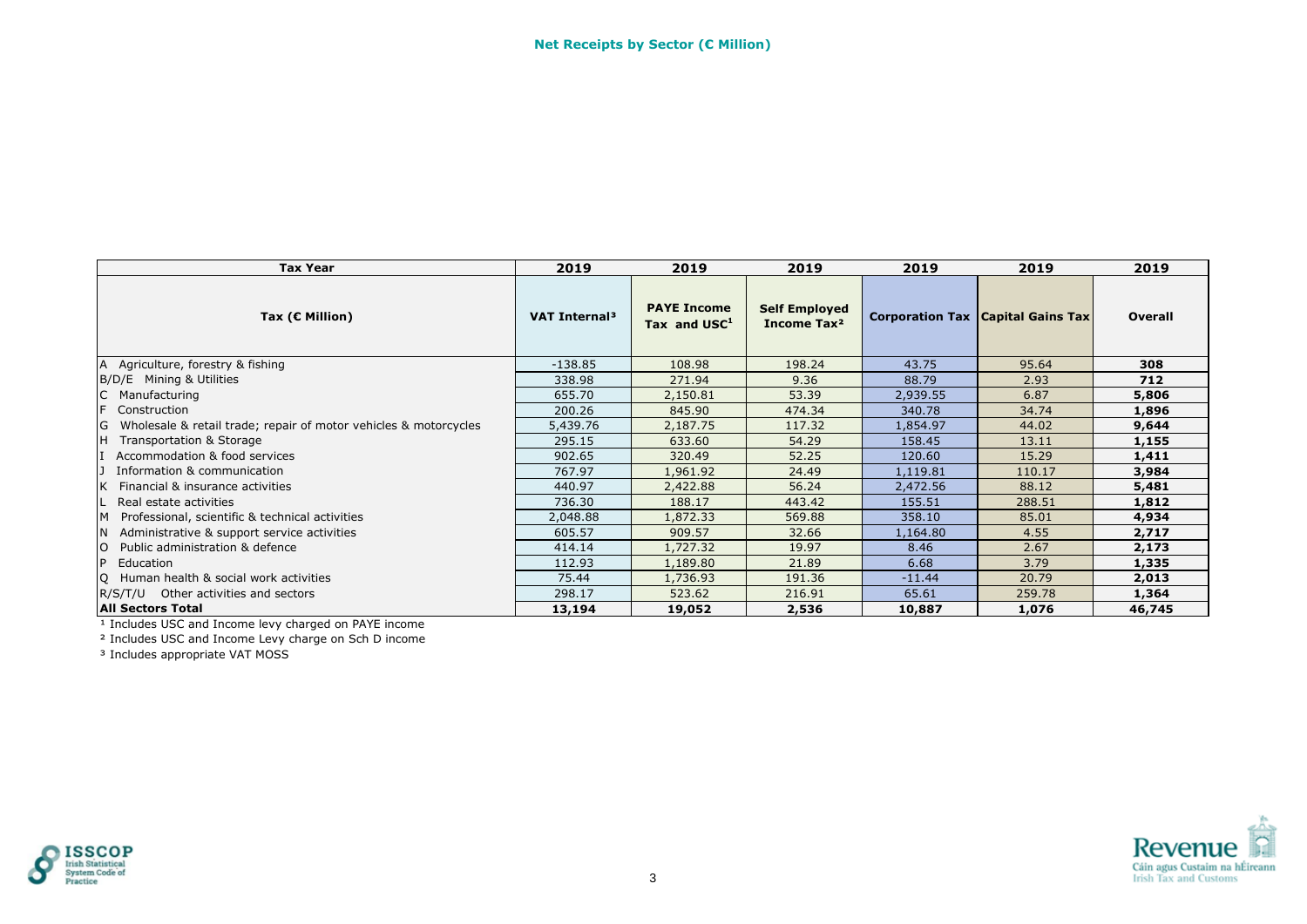| <b>Tax Year</b>                                                       | 2018                      | 2018                                 | 2018                                            | 2018     | 2018                                       | 2018    |
|-----------------------------------------------------------------------|---------------------------|--------------------------------------|-------------------------------------------------|----------|--------------------------------------------|---------|
| Tax ( $C$ Million)                                                    | VAT Internal <sup>3</sup> | <b>PAYE Income</b><br>Tax and $USC1$ | <b>Self Employed</b><br>Income Tax <sup>2</sup> |          | <b>Corporation Tax   Capital Gains Tax</b> | Overall |
| A Agriculture, forestry & fishing                                     | $-127.59$                 | 98.03                                | 206.22                                          | 76.47    | 82.95                                      | 336     |
| B/D/E Mining & Utilities                                              | 336.03                    | 259.89                               | 15.31                                           | 149.08   | 0.77                                       | 761     |
| C<br>Manufacturing                                                    | 498.55                    | 1,988.28                             | 48.69                                           | 3,219.00 | 3.39                                       | 5,758   |
| F.<br>Construction                                                    | 218.71                    | 748.66                               | 372.16                                          | 262.65   | 19.13                                      | 1,621   |
| G<br>Wholesale & retail trade; repair of motor vehicles & motorcycles | 5,613.67                  | 2,095.09                             | 102.75                                          | 768.05   | 31.55                                      | 8,611   |
| H<br>Transportation & Storage                                         | 257.20                    | 566.91                               | 49.37                                           | 282.99   | 3.53                                       | 1,160   |
| Accommodation & food services                                         | 661.21                    | 315.58                               | 53.00                                           | 118.61   | 10.72                                      | 1,159   |
| Information & communication                                           | 625.61                    | 1,736.92                             | 22.85                                           | 2,094.50 | 17.73                                      | 4,498   |
| Financial & insurance activities                                      | 381.23                    | 2,255.48                             | 62.69                                           | 2,105.40 | 73.67                                      | 4,878   |
| Real estate activities                                                | 721.87                    | 172.13                               | 398.16                                          | 129.47   | 249.67                                     | 1,671   |
| M<br>Professional, scientific & technical activities                  | L,868.82                  | 1,698.06                             | 529.44                                          | 341.14   | 94.92                                      | 4,532   |
| <b>N</b><br>Administrative & support service activities               | 558.00                    | 880.00                               | 27.33                                           | 772.05   | 5.32                                       | 2,243   |
| $\overline{O}$<br>Public administration & defence                     | 342.63                    | 1,609.33                             | 12.16                                           | $-0.06$  | 0.77                                       | 1,965   |
| P<br>Education                                                        | 102.34                    | 1,185.03                             | 19.32                                           | 7.35     | 4.70                                       | 1,319   |
| Q Human health & social work activities                               | 66.09                     | 1,552.54                             | 184.18                                          | $-7.34$  | 20.30                                      | 1,816   |
| R/S/T/U Other activities and sectors                                  | 211.64                    | 510.07                               | 198.37                                          | 67.64    | 376.88                                     | 1,365   |
| <b>All Sectors Total</b>                                              | 12,336                    | 17,672                               | 2,302                                           | 10,387   | 996                                        | 43,693  |

² Includes USC and Income Levy charge on Sch D income



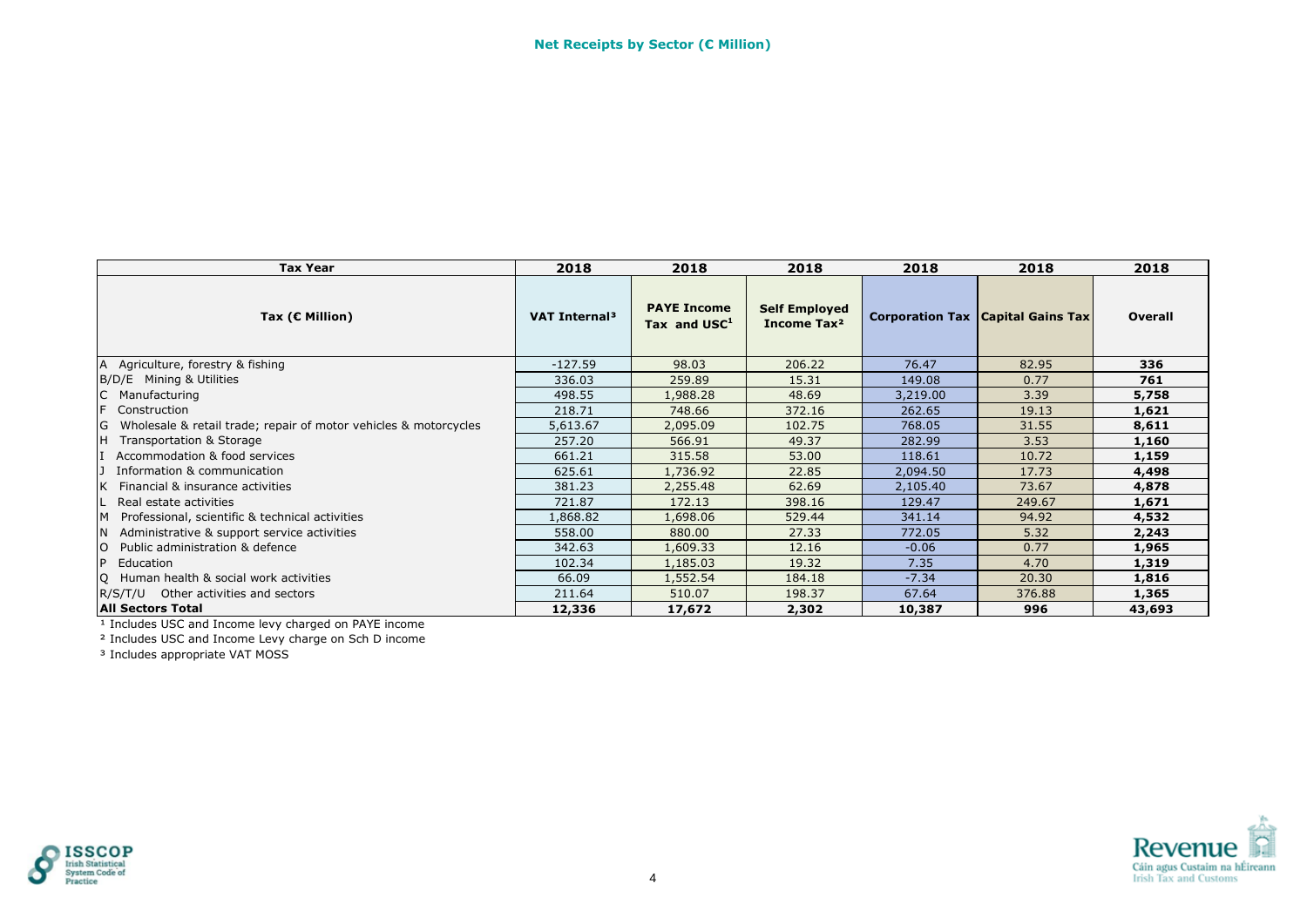| <b>Tax Year</b>                                                         | 2017                      | 2017                                           | 2017                                            | 2017            | 2017                     | 2017    |
|-------------------------------------------------------------------------|---------------------------|------------------------------------------------|-------------------------------------------------|-----------------|--------------------------|---------|
| Tax ( $C$ Million)                                                      | VAT Internal <sup>3</sup> | <b>PAYE Income Tax</b><br>and USC <sup>1</sup> | <b>Self Employed</b><br>Income Tax <sup>2</sup> | Corporation Tax | <b>Capital Gains Tax</b> | Overall |
| A Agriculture, forestry & fishing                                       | $-99.40$                  | 89.77                                          | 199.03                                          | 43.95           | 65.41                    | 299     |
| B/D/E Mining & Utilities                                                | 399.57                    | 274.75                                         | 9.96                                            | 45.03           | 1.74                     | 731     |
| Manufacturing                                                           | 328.37                    | 1,869.70                                       | 41.34                                           | 2,090.23        | 8.06                     | 4,338   |
| F<br>Construction                                                       | 104.46                    | 568.49                                         | 284.15                                          | 171.06          | 97.34                    | 1,226   |
| Wholesale & retail trade; repair of motor vehicles & motorcycles<br>IG. | 5,202.24                  | 2,021.07                                       | 152.86                                          | 1,107.69        | 12.77                    | 8,497   |
| Iн.<br>Transportation & Storage                                         | 268.97                    | 530.65                                         | 50.85                                           | 271.31          | 6.41                     | 1,128   |
| Accommodation & food services                                           | 651.26                    | 288.98                                         | 49.39                                           | 93.26           | 12.97                    | 1,096   |
| Information & communication                                             | 743.66                    | 1,422.00                                       | 25.36                                           | 1,367.68        | 17.29                    | 3,576   |
| Financial & insurance activities                                        | 445.52                    | 2,219.15                                       | 97.18                                           | 2,302.55        | 51.87                    | 5,116   |
| Real estate activities                                                  | 717.11                    | 151.38                                         | 488.93                                          | 100.78          | 215.38                   | 1,674   |
| Professional, scientific & technical activities<br><b>IM</b>            | 1,594.75                  | 1,455.18                                       | 528.63                                          | 358.98          | 70.79                    | 4,008   |
| Administrative & support service activities<br>IN.                      | 503.29                    | 688.40                                         | 35.66                                           | 197.25          | 2.26                     | 1,427   |
| Public administration & defence                                         | 271.91                    | 1,545.65                                       | 13.62                                           | 4.80            | 0.73                     | 1,837   |
| <b>P</b><br>Education                                                   | 85.14                     | 1,212.78                                       | 17.92                                           | 3.27            | 3.68                     | 1,323   |
| Q Human health & social work activities                                 | 64.76                     | 1,459.30                                       | 232.31                                          | $-17.17$        | 13.71                    | 1,753   |
| R/S/T/U Other activities and sectors                                    | 263.39                    | 404.74                                         | 209.82                                          | 60.36           | 245.58                   | 1,184   |
| <b>All Sectors Total</b>                                                | 11,545                    | 16,202                                         | 2,437                                           | 8,201           | 826                      | 39,211  |

² Includes USC and Income Levy charge on Sch D income



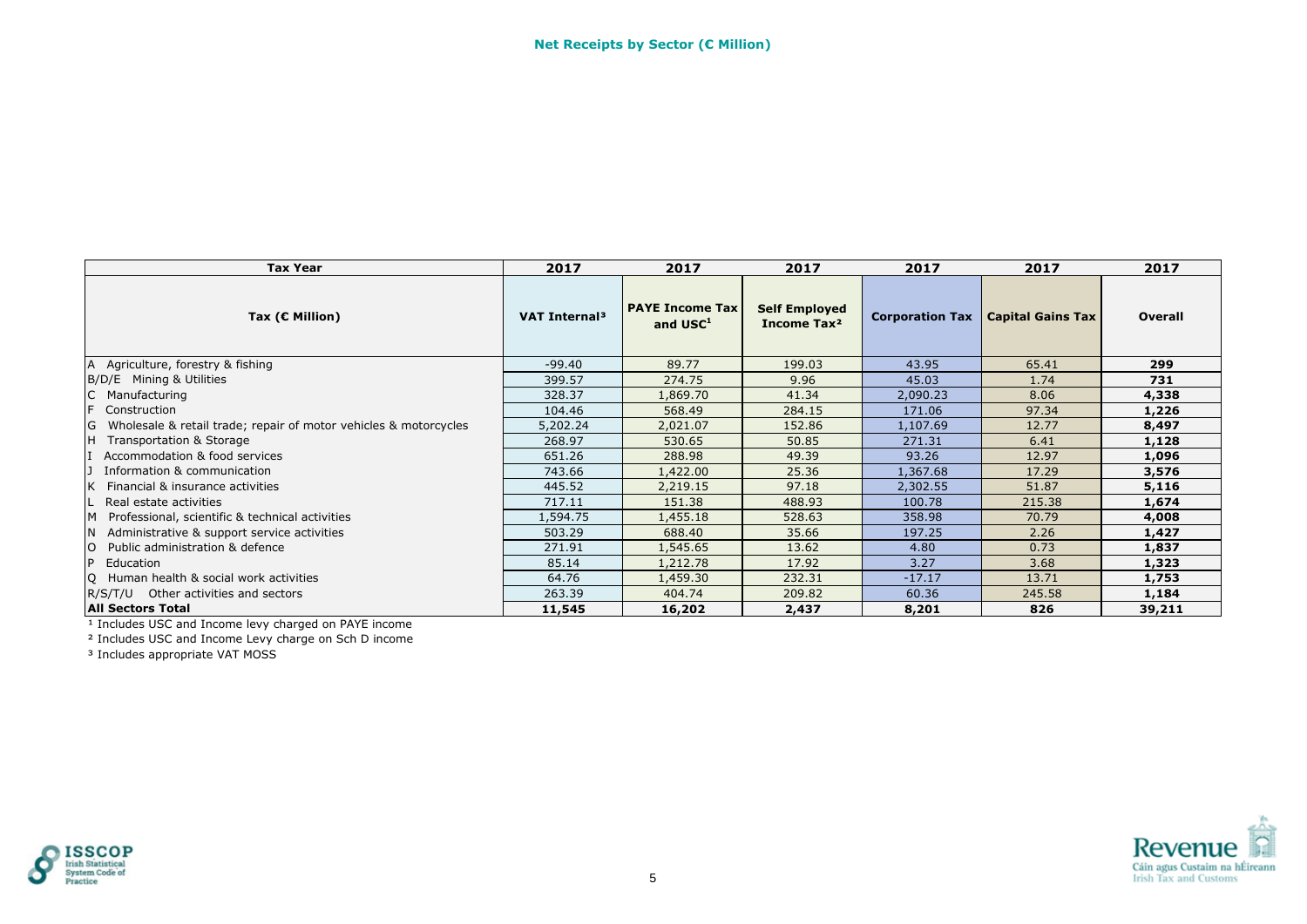| <b>Tax Year</b>                                                    | 2016                      | 2016                                           | 2016                                            | 2016                   | 2016                     | 2016    |
|--------------------------------------------------------------------|---------------------------|------------------------------------------------|-------------------------------------------------|------------------------|--------------------------|---------|
| Tax ( $C$ Million)                                                 | VAT Internal <sup>3</sup> | <b>PAYE Income Tax</b><br>and USC <sup>1</sup> | <b>Self Employed</b><br>Income Tax <sup>2</sup> | <b>Corporation Tax</b> | <b>Capital Gains Tax</b> | Overall |
| A Agriculture, forestry & fishing                                  | $-93.80$                  | 84.62                                          | 212.01                                          | 39.40                  | 64.86                    | 307     |
| B/D/E Mining & Utilities                                           | 377.04                    | 258.98                                         | 10.61                                           | 40.37                  | 1.72                     | 689     |
| C Manufacturing                                                    | 309.85                    | 1,762.38                                       | 44.04                                           | 1,873.84               | 7.99                     | 3,998   |
| F<br>Construction                                                  | 98.57                     | 535.86                                         | 302.69                                          | 153.35                 | 96.52                    | 1,187   |
| G Wholesale & retail trade; repair of motor vehicles & motorcycles | 4,908.89                  | 1,905.06                                       | 162.83                                          | 993.02                 | 12.66                    | 7,982   |
| IH.<br>Transportation & Storage                                    | 253.81                    | 500.19                                         | 54.16                                           | 243.22                 | 6.35                     | 1,058   |
| Accommodation & food services                                      | 614.54                    | 272.39                                         | 52.61                                           | 83.60                  | 12.86                    | 1,036   |
| Information & communication                                        | 701.73                    | 1,340.38                                       | 27.01                                           | 1,226.09               | 17.15                    | 3,312   |
| Financial & insurance activities                                   | 420.40                    | 2,091.77                                       | 103.52                                          | 2,064.18               | 51.43                    | 4,731   |
| Real estate activities                                             | 676.67                    | 142.69                                         | 520.83                                          | 90.34                  | 213.55                   | 1,644   |
| Professional, scientific & technical activities                    | 1,504.82                  | 1,371.66                                       | 563.12                                          | 321.81                 | 70.19                    | 3,832   |
| Administrative & support service activities<br>IN.                 | 474.91                    | 648.89                                         | 37.98                                           | 176.83                 | 2.24                     | 1,341   |
| <b>O</b> Public administration & defence                           | 256.58                    | 1,456.93                                       | 14.51                                           | 4.30                   | 0.72                     | 1,733   |
| P<br>Education                                                     | 80.34                     | 1,143.17                                       | 19.09                                           | 2.94                   | 3.65                     | 1,249   |
| Q Human health & social work activities                            | 61.11                     | 1,375.53                                       | 247.46                                          | $-15.40$               | 13.59                    | 1,682   |
| R/S/T/U Other activities and sectors                               | 248.54                    | 381.50                                         | 223.51                                          | 54.11                  | 243.50                   | 1,151   |
| <b>All Sectors Total</b>                                           | 10,894                    | 15,272                                         | 2,596                                           | 7,352                  | 819                      | 36,933  |

² Includes USC and Income Levy charge on Sch D income



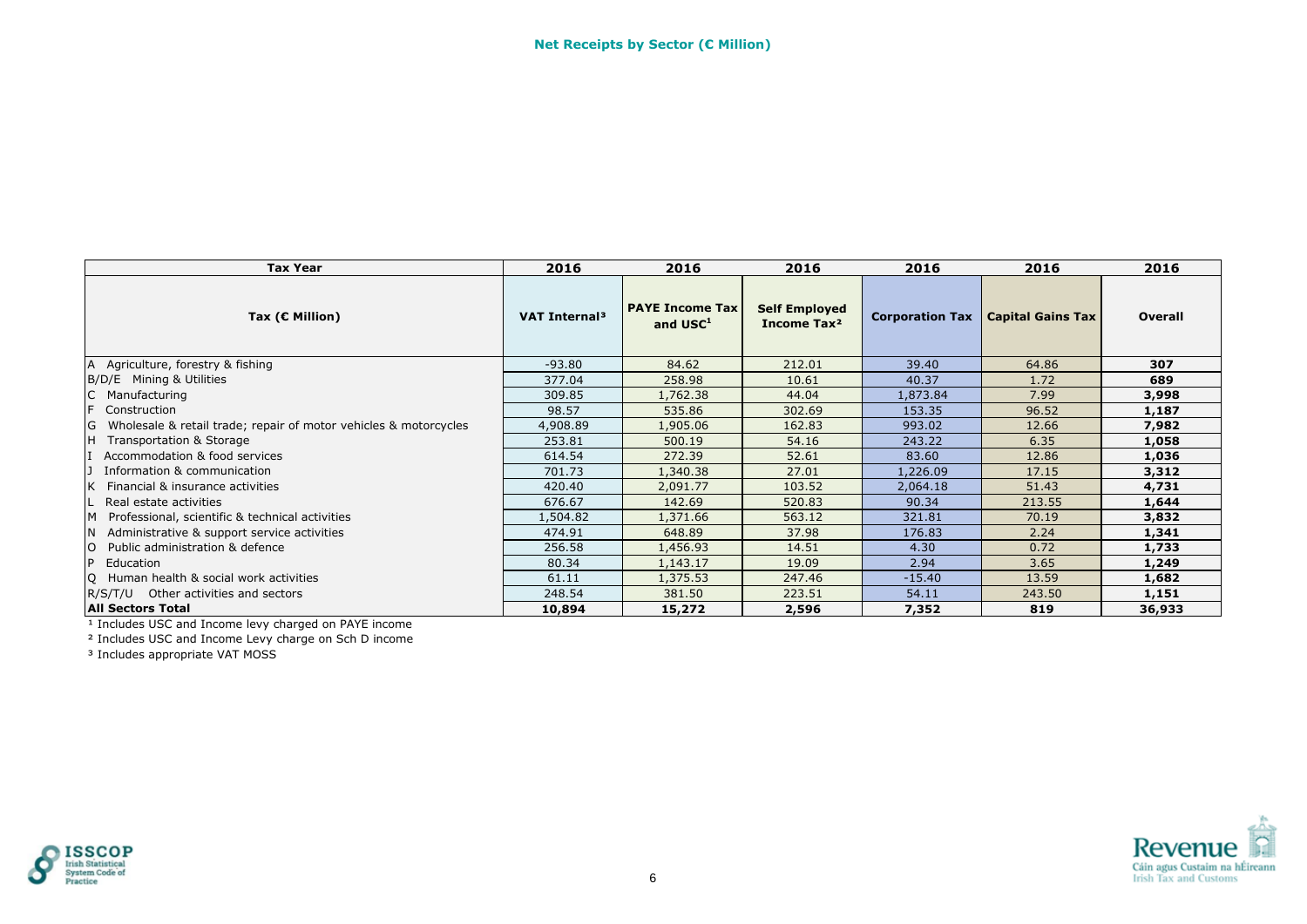| <b>Tax Year</b>                                                    | 2015                      | 2015                                           | 2015                                            | 2015                   | 2015                     | 2015    |
|--------------------------------------------------------------------|---------------------------|------------------------------------------------|-------------------------------------------------|------------------------|--------------------------|---------|
| Tax ( $C$ Million)                                                 | VAT Internal <sup>3</sup> | <b>PAYE Income Tax</b><br>and USC <sup>1</sup> | <b>Self Employed</b><br>Income Tax <sup>2</sup> | <b>Corporation Tax</b> | <b>Capital Gains Tax</b> | Overall |
| A Agriculture, forestry & fishing                                  | $-105.09$                 | 83.88                                          | 199.98                                          | 41.22                  | 131.47                   | 351     |
| B/D/E Mining & Utilities                                           | 413.11                    | 247.07                                         | 1.73                                            | 102.09                 | 8.65                     | 773     |
| C Manufacturing                                                    | 263.42                    | 1,712.11                                       | 33.28                                           | 1,818.34               | 2.02                     | 3,829   |
| F<br>Construction                                                  | 104.21                    | 465.95                                         | 231.08                                          | 113.21                 | 10.04                    | 924     |
| G Wholesale & retail trade; repair of motor vehicles & motorcycles | 4,837.46                  | 1,827.33                                       | 95.24                                           | 1,139.32               | 17.14                    | 7,916   |
| IH.<br>Transportation & Storage                                    | 224.87                    | 483.11                                         | 44.84                                           | 174.84                 | 6.14                     | 934     |
| Accommodation & food services                                      | 572.72                    | 260.02                                         | 34.43                                           | 57.54                  | 3.02                     | 928     |
| Information & communication                                        | 690.21                    | 1,187.84                                       | 44.35                                           | 1,345.28               | 19.73                    | 3,287   |
| Financial & insurance activities                                   | 420.19                    | 2,054.32                                       | 45.44                                           | 1,600.81               | 69.64                    | 4,190   |
| Real estate activities                                             | 567.27                    | 132.60                                         | 307.99                                          | 91.54                  | 178.47                   | 1,278   |
| Professional, scientific & technical activities                    | 1,390.33                  | 1,216.31                                       | 492.05                                          | 230.00                 | 31.35                    | 3,360   |
| Administrative & support service activities<br>IN.                 | 436.49                    | 599.97                                         | 39.27                                           | 122.16                 | 3.69                     | 1,202   |
| <b>O</b> Public administration & defence                           | 220.27                    | 1,447.21                                       | 22.23                                           | 8.08                   | 0.51                     | 1,698   |
| P<br>Education                                                     | 47.16                     | 1,177.26                                       | 17.04                                           | $-2.30$                | 2.85                     | 1,242   |
| Q Human health & social work activities                            | 54.95                     | 1,334.40                                       | 178.96                                          | $-7.91$                | 9.75                     | 1,570   |
| R/S/T/U Other activities and sectors                               | 223.43                    | 360.60                                         | 180.08                                          | 38.79                  | 197.51                   | 1,000   |
| <b>All Sectors Total</b>                                           | 10,361                    | 14,590                                         | 1,968                                           | 6,873                  | 692                      | 34,484  |

² Includes USC and Income Levy charge on Sch D income



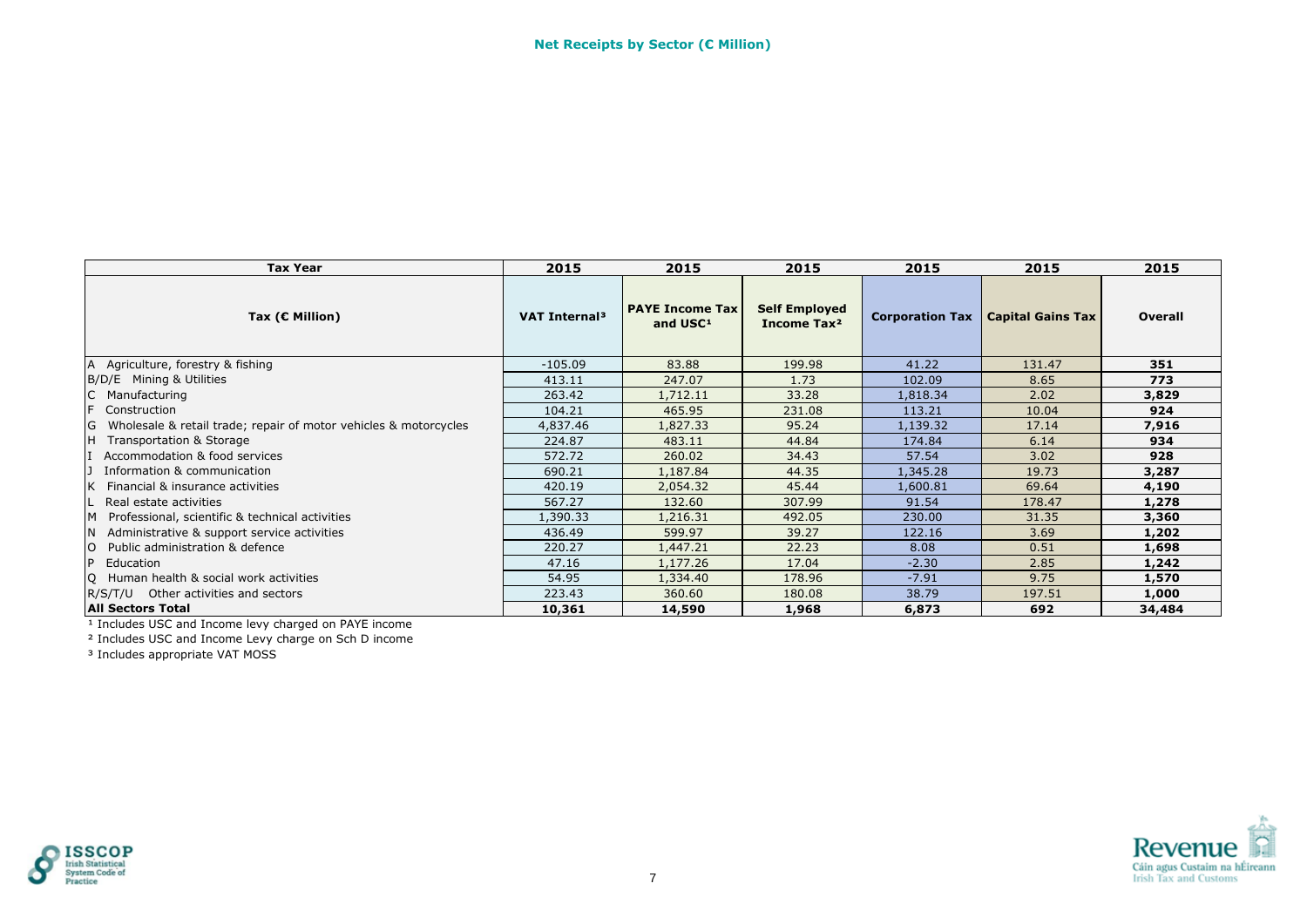| <b>Tax Year</b>                                                         | 2014                | 2014                                           | 2014                                            | 2014            | 2014                     | 2014           |
|-------------------------------------------------------------------------|---------------------|------------------------------------------------|-------------------------------------------------|-----------------|--------------------------|----------------|
| Tax ( $C$ Million)                                                      | <b>VAT Internal</b> | <b>PAYE Income Tax</b><br>and USC <sup>1</sup> | <b>Self Employed</b><br>Income Tax <sup>2</sup> | Corporation Tax | <b>Capital Gains Tax</b> | <b>Overall</b> |
| A Agriculture, forestry & fishing                                       | $-85.68$            | 79.68                                          | 192.09                                          | 27.60           | 48.43                    | 262            |
| B/D/E Mining & Utilities                                                | 421.41              | 250.12                                         | 5.92                                            | 108.43          | 0.45                     | 786            |
| Manufacturing                                                           | 280.71              | 1,587.19                                       | 31.83                                           | 1,148.66        | 1.78                     | 3,050          |
| F<br>Construction                                                       | 128.16              | 436.93                                         | 195.79                                          | 94.93           | 49.89                    | 906            |
| Wholesale & retail trade; repair of motor vehicles & motorcycles<br>IG. | 4,417.62            | 1,754.67                                       | 94.64                                           | 850.35          | 6.94                     | 7,124          |
| lΗ.<br>Transportation & Storage                                         | 199.80              | 460.76                                         | 43.38                                           | 87.50           | 2.76                     | 794            |
| Accommodation & food services                                           | 522.09              | 252.06                                         | 50.25                                           | 42.41           | 5.01                     | 872            |
| Information & communication                                             | 668.93              | 1,044.80                                       | 21.88                                           | 909.05          | 7.13                     | 2,652          |
| Financial & insurance activities                                        | 370.25              | 2,012.97                                       | 48.17                                           | 1,041.02        | 34.61                    | 3,507          |
| Real estate activities                                                  | 534.15              | 110.72                                         | 262.31                                          | 65.02           | 154.85                   | 1,127          |
| Professional, scientific & technical activities<br>M                    | 1,244.09            | 1,098.10                                       | 466.31                                          | 125.89          | 48.84                    | 2,983          |
| Administrative & support service activities<br>IN.                      | 404.38              | 526.19                                         | 23.23                                           | 86.43           | 22.71                    | 1,063          |
| Public administration & defence                                         | 245.51              | 1,509.49                                       | 21.33                                           | 3.58            | 1.57                     | 1,781          |
| <b>P</b><br>Education                                                   | 64.00               | 1,162.88                                       | 14.46                                           | 1.14            | 1.04                     | 1,244          |
| Q Human health & social work activities                                 | 49.22               | 1,318.72                                       | 177.45                                          | $-3.27$         | 18.94                    | 1,561          |
| R/S/T/U Other activities and sectors                                    | 214.35              | 345.73                                         | 159.95                                          | 28.25           | 134.04                   | 882            |
| <b>All Sectors Total</b>                                                | 9,679               | 13,951                                         | 1,809                                           | 4,617           | 539                      | 30,595         |

² Includes USC and Income Levy charge on Sch D income